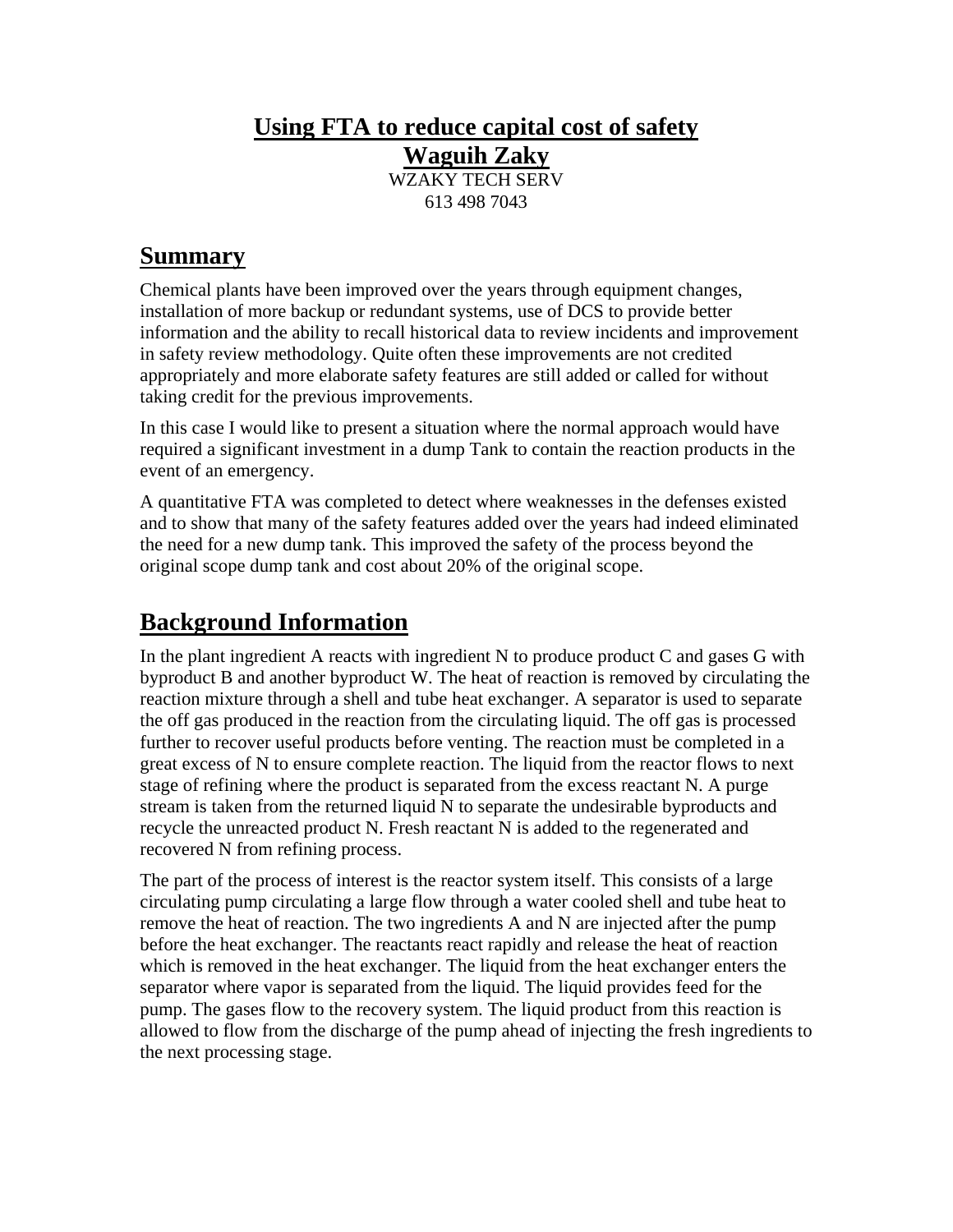#### **The hazards of the process**

The hazards in this process are known to be:

- Passing incomplete reaction products from the reaction system to downstream equipment not designed for this reaction. This can be caused by
	- o insufficient excess of ingredient N
	- o low temperature
- High temperature resulting in a runaway reaction and explosion
	- o Due to a loss of cooling
	- o Dead heading pump
	- o Loss of circulation through the heat exchanger due to pumping problems or pluggage
- Overpressure causing the Rupture Disc to open to atmosphere
	- o Closure of off gas control valve
	- o Pluggage in vent line
	- o Entrainment from separator due high level or foaming
- Back up of ingredient N into the supply line of ingredient A
- The accumulation of free or excess unreacted A in solution of N
- Large uncontrolled leak from equipment to ground or sewers
- Allowing the reaction to occur without adequate dilution through lack of circulation or lack of excess ingredient N.

In the original design it was considered prudent to provide an ability to dump the reaction products under certain adverse conditions into an underground dump tank where diluents can be added to stop the reaction. However this is usually accompanied by a release of undesirable gases to atmosphere. It was considered prudent to upgrade this to a pressurized system to avoid the potential for atmospheric release.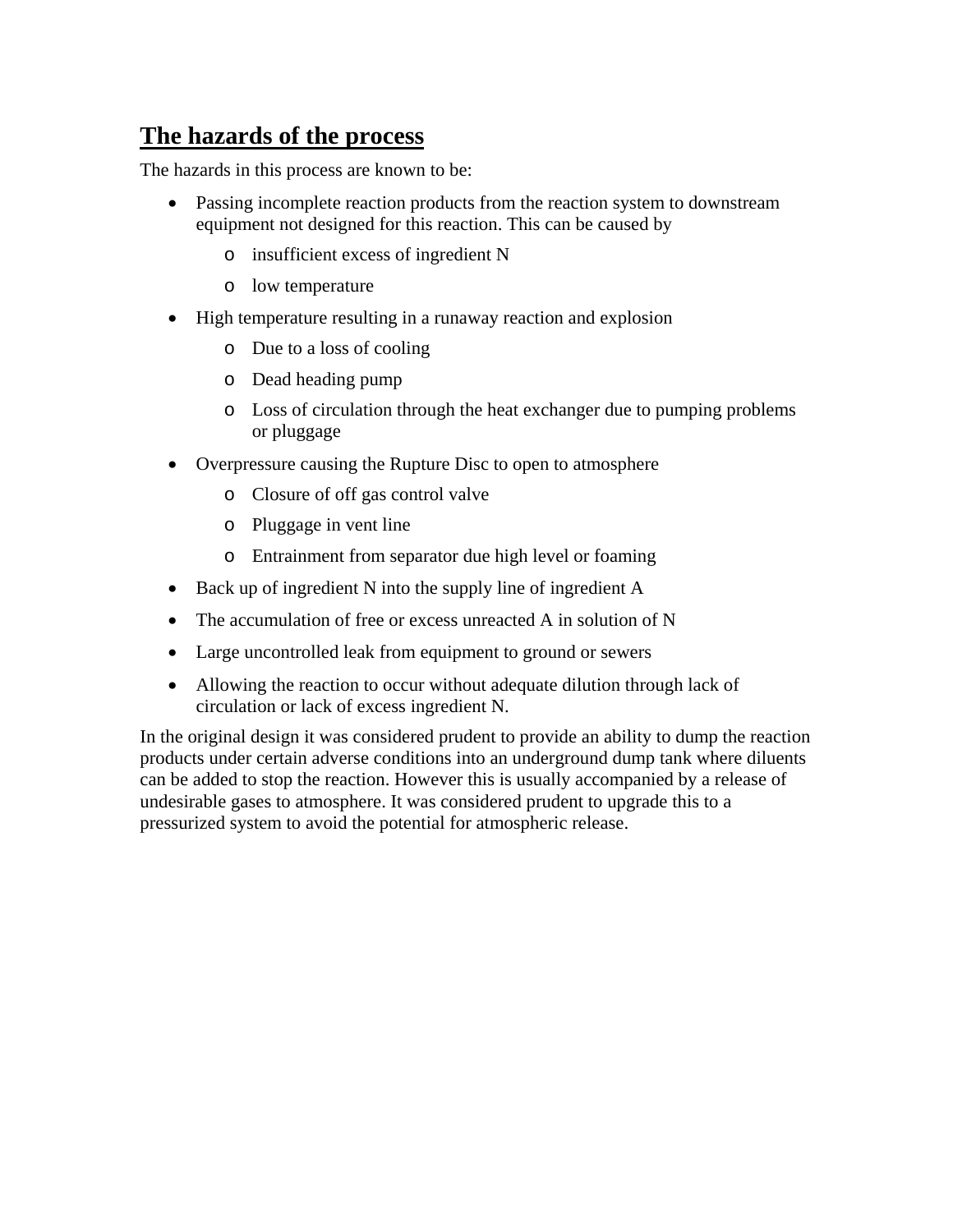#### **The Existing safety features**

As a result of understanding the safety problems faced, many features were added over the years. These included:

- High temperature interlock on the pump to detect a dead head situation
- Reliable flow meter in the circulating loop to detect loss of circulation
- Redundant level indications in the separator to avoid entrainment or pump cavitations
- Use flushing liquid to keep level instruments working reliably
- Providing field indication of level instrument flush flow
- Providing better double mechanical pump seal with buffer flush
- Providing pump seal flush with local field indication of
	- o seal flow in
	- o seal flow out
	- o seal flush pressure
- Providing multiple temperature indication on the reactants in and out of the heat exchanger to ensure reaction does not get too cold or too hot with interlocks
- Providing redundant high reliability mass flow measurement of ingredients A
- Providing automatic double block and bleed valve in addition to the flow control valve on the feed A
- Providing a diluent flush into the feed line of ingredient A to provide separation A from N upon startup or shutdown
- Provide measurement of redundant flow measurement of flow N
- Provide double automatic shutoff valve on ingredient N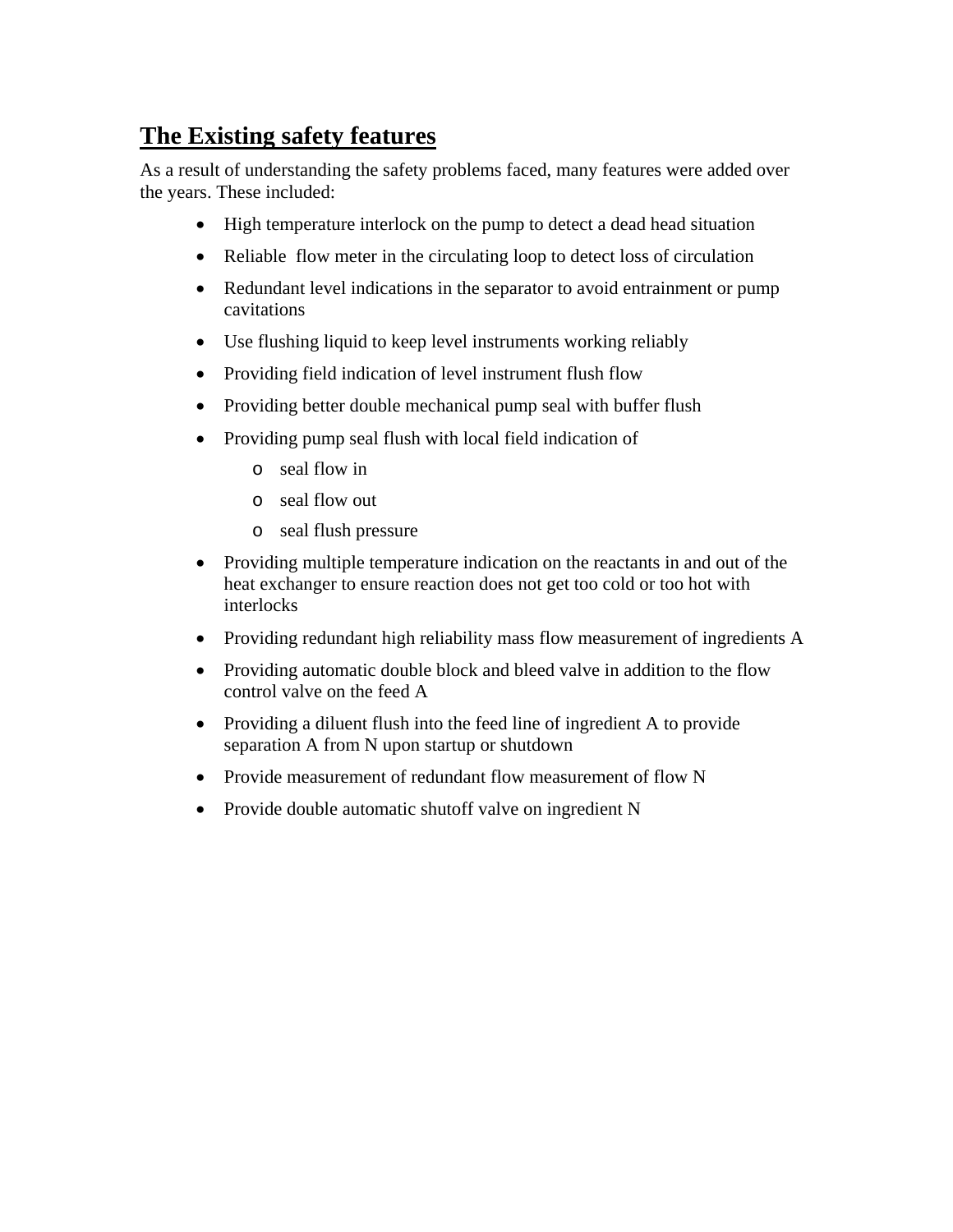## **Fault tree and changes made**

The fault tree was prepared on the basis of this known list of hazards and the safeguards that have been provided. Based on the existing hardware it was estimated that several of failures would occur at reasonably high frequencies because either there were areas where there was not adequate redundancy like the air injection to sweep the process or because we had field indications of process seal flushes and hence it likely that problems will eventually occur that are not detected and corrected in time before they cause a significant pump seal failure or level instrument failure.

- 1. The FTA showed that a runaway reaction is not a credible event because of the multiple measurements and the redundant shutoff of ingredients. Therefore, the use of RD instead of a RV was not required. Installation of an RV alone would be possibly unreliable because of the buildup of solids in the throat. Therefore an RD with an RV above it with leak detection was chosen. This eliminated the high frequency of release to atmosphere due over pressure, or to failure of RD due to corrosion or incorrect installation or manufacturing defect. The RD protects the RV and the RV limits the release after an event.
- 2. The air sweep injection used only one valve to stop flow on high pressure. The second main header control valve was engaged in the interlock to provide redundancy.
- 3. In order to shutoff the flow of ingredient N when required there was only one flow control valve used for shutoff. It was decided to shutdown the pump and close the main feed Shutoff valve to improve reliability.
- 4. The reliability of the level measurements was improved by installing DCS monitored purge flush measurements with alarms and separating the purge flows to each instrument leg.
- 5. The pump seal reliability was improved by adding DCS monitored flow indications on the seal flush in and seal flush flow out. The seal flush temperature in and out were also monitored in DCS and alarmed installed. The seal pressure was provided with redundant pressure measurements to detect a seal failure. With the above checks in place, we were able to monitor the status of the seal and detect a seal failure into the process or outside to atmosphere. The pump already had high temperature detection and interlocks as well as vibration monitor on the motor and pump with interlocks.
- 6. To ensure that the flow of N is adequate a second flow meter in the exit of the Reactor was provided as a redundant backup.